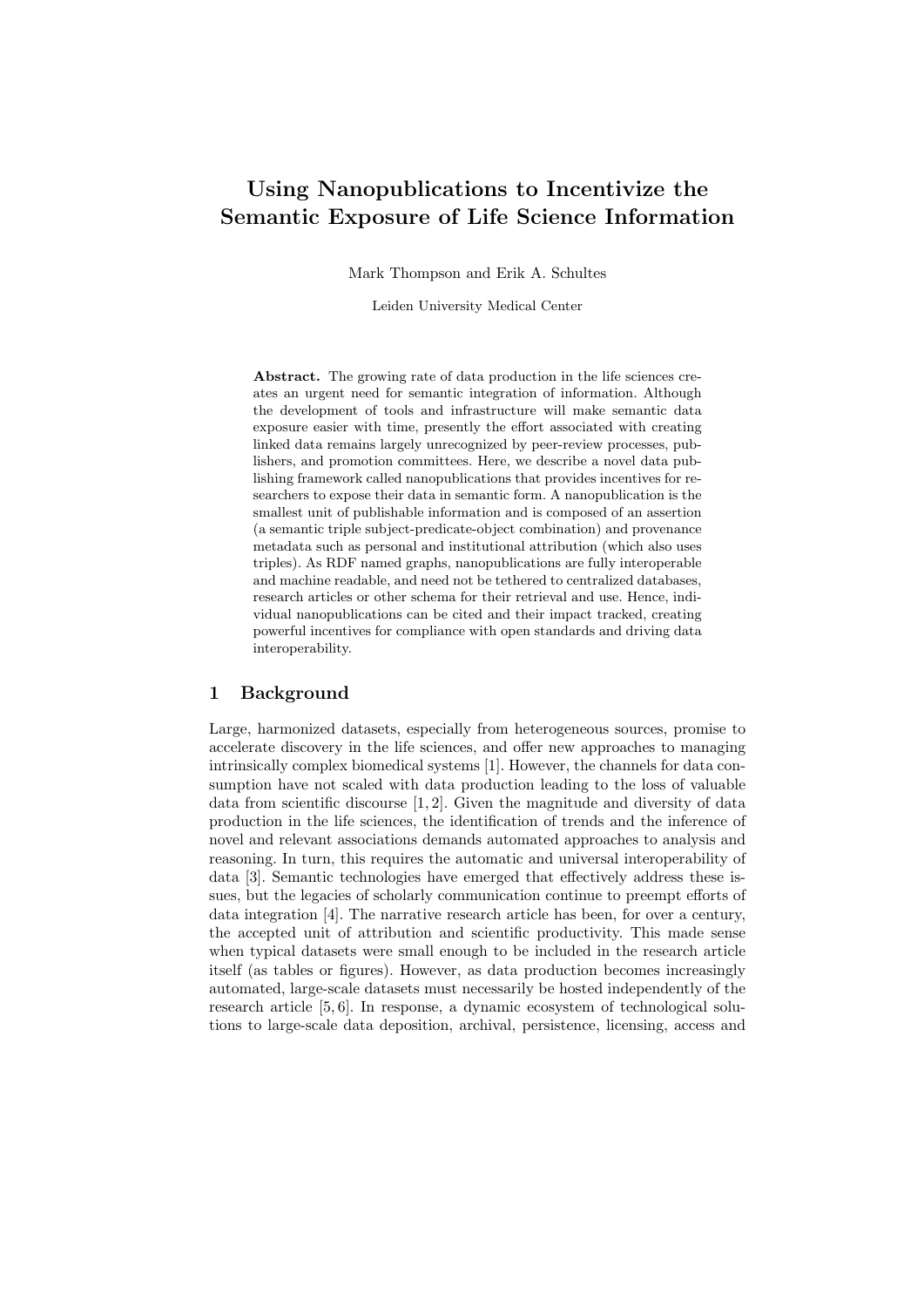attribution has emerged<sup>1</sup>. Yet, no consensus around data representation, protocols for data linking or citation has crystallized among the research community or publishers. Thus, the lack of data interoperability continues to persist as a sociological, rather than as a technological problem.

## 2 What is a nanopublication?

Since 2009, the Dutch BioSemantics Group [7] has been developing a data format standard that scales with the demands of Big Data. This standard, called nanopublications [5, 8, 9], attaches to individual datum provenance metadata such that data no longer need to be tethered to centralized databases, research articles or other schema for their retrieval and use. Furthermore, exploiting off-the-shelf semantic technology, nanopublications are fully interoperable and machine readable. Hence, individual nanopublications can be cited and their impact tracked, creating incentives for individuals and institutions to exchange appropriate data.

Nanopublication packages individual datum as citable, stand-alone publications using semantic representations. Nanopublication is a schema on top of existing semantic technology using controlled vocabularies and ontologies. A nanopublication has two parts: the assertion (datum) and provenance (metadata). The assertion and provenance are RDF named graphs composed of semantic triples (subject-predicate-object combinations) [10]. The assertion describes a minimal unit of actionable scientific information such as a controlled observation (from the field or the laboratory) or a simple hypothesis (that can later be tested). The provenance describes how the assertion came to be, and includes both supporting information (e.g., context, parameter settings, a description of methods) and attribution information including fine-grained acknowledgment of institutions supporting the work, funding sources and other information like date and time stamps and certification [11–13]. A nanopublication represents the smallest unit of actionable information and combines both the technical solution for interoperability (semantic web representations) with the incentives (attribution) as a single publishable unit.

### 3 How to use nanopublications?

Creating a nanopublication requires a one-time effort to model the scientific assertion and provenance as RDF named graphs. After submission to an open, decentralized nanopublication store (essentially a triple store), nanopublications will be available as both human-readable and machine-readable information and will be fully interoperable under semantic queries and to automated inferencing engines. Nanopublications can be used to expose any data type whatsoever, including quantitative and qualitative data, experimental data as well as hypotheses, novel or legacy data and even negative results that usually go unpublished.

<sup>&</sup>lt;sup>1</sup> Some examples are available at www.datadryad.org, www.foaf-project.org, www.thedatahub.org, www.datamarket.com, www.thedata.org and www.gigasciencejournal.com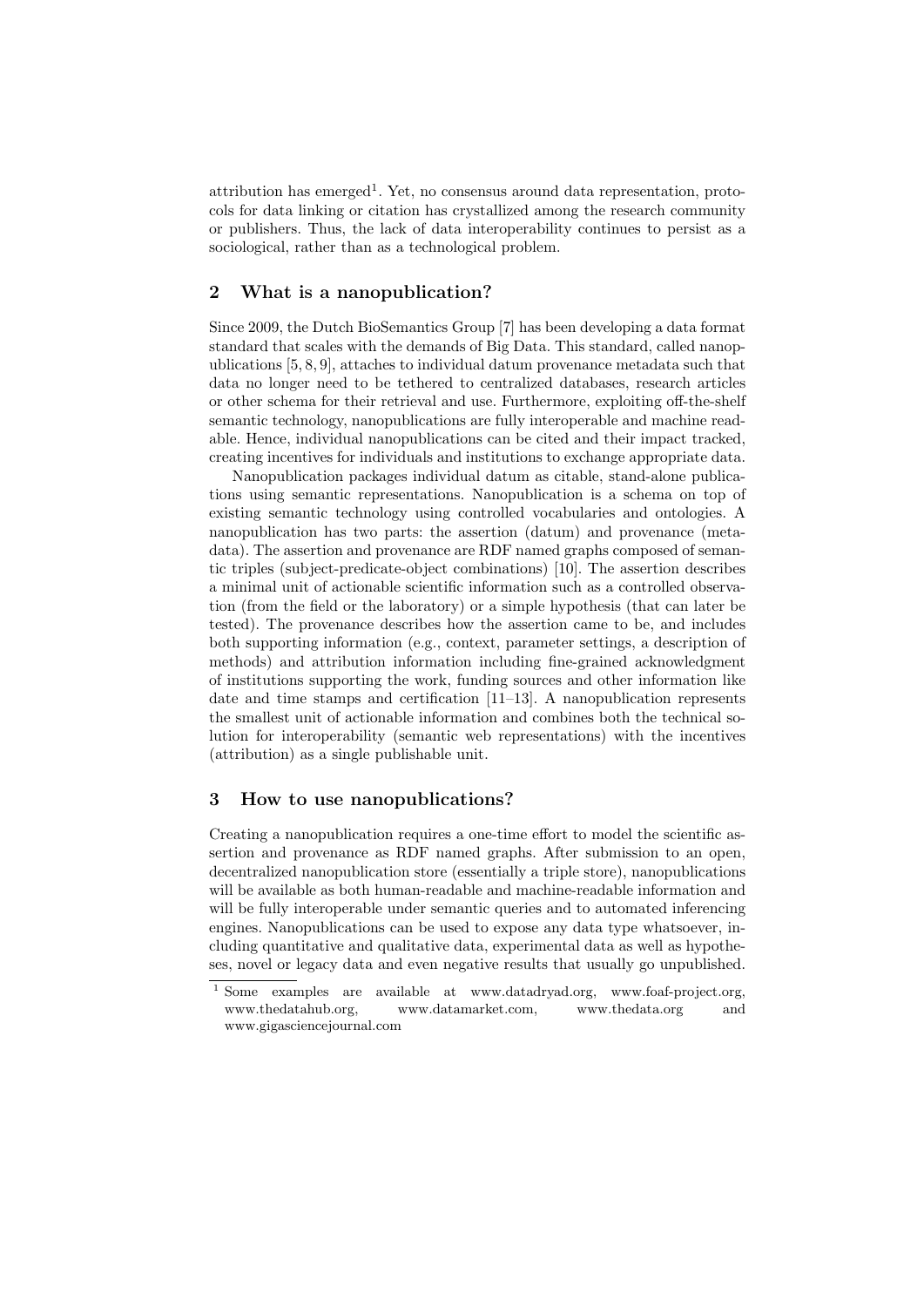The nanopublication framework can be used to expose data streams from curated databases as well as from instrumentation (sensors) and communication sources (internet transactions, email, video, click streams, or other digital sources available today and in the future). As a data publishing framework, nanopublications are meant to augment (not replace) traditional narrative research articles, although nanopublications can be used to expose individual assertions from narrative text.

By linking assertions and provenance using semantic representations, not only do data become interoperable, but their value can be independently estimated. Nanopublications provide a common currency for the exchange of data and thus allow crowd sourced or market-driven assignment of value to individual datum [4, 5, 14–17]. This is in contrast to traditional peer-review which has not scaled with the demands of data production and increasingly shows signs of bias and failure [18–22]. Based on this estimated value, nanopublications can be filtered and prioritized for the purposes of search and inclusion in automated inferencing algorithms. Large networks of custom nanopublication mash-ups from diverse sources can be constructed and searched for novel (implied) associations that would otherwise escape the human reasoning. Indeed, newly discovered associations can themselves be represented and shared as nanopublications. In turn, the value of individual datum can be translated into citation metrics, measures of scientific impact and other professional and economic indicators incentivizing interoperability and sharing [14].

## References

- 1. Wild, D.J.: Mining large heterogeneous data sets in drug discovery. Expert Opinion on Drug Discovery 4(10) (2009) 995–1004
- 2. http://www.nlm.nih.gov/bsd/medline\_cit\_counts\_yr\_pub.html
- 3. Sansone, S.A., Rocca-Serra, P., Field, D., Maguire, E., Taylor, C., Hofmann, O., Fang, H., Neumann, S., Tong, W., Amaral-Zettler, L., Begley, K., Booth, T., Bougueleret, L., Burns, G., Chapman, B., Clark, T., Coleman, L.A., Copeland, J., Das, S., De Daruvar, A., De Matos, P., Dix, I., Edmunds, S., Evelo, C.T., Forster, M.J., Gaudet, P., Gilbert, J., Goble, C., Griffin, J.L., Jacob, D., Kleinjans, J., Harland, L., Haug, K., Hermjakob, H., Sui, S.J.H., Laederach, A., Liang, S., Marshall, S., McGrath, A., Merrill, E., Reilly, D., Roux, M., Shamu, C.E., Shang, C.A., Steinbeck, C., Trefethen, A., Williams-Jones, B., Wolstencroft, K., Xenarios, I., Hide, W.: Toward interoperable bioscience data. Nature Genetics 44(2) (2012) 121–126
- 4. Marx, V.: My data are your data. Nat Biotech 30(6) (June 2012) 509–511
- 5. Mons, B., van Haagen, H., Chichester, C., Hoen, P.B.t., den Dunnen, J.T., van Ommen, G., van Mulligen, E., Singh, B., Hooft, R., Roos, M., Hammond, J., Kiesel, B., Giardine, B., Velterop, J., Groth, P., Schultes, E.: The value of data. Nat Genet 43(4) (April 2011) 281–283
- 6. World Economic Forum: Big Data , Big Impact : New Possibilities for International Development. Agenda (2012) 0–9
- 7. http://www.biosemantics.org
- 8. Groth, P., Gibson, A., Velterop, J.: The anatomy of a nanopublication. Information Services and Use 30(1) (2010) 51–56